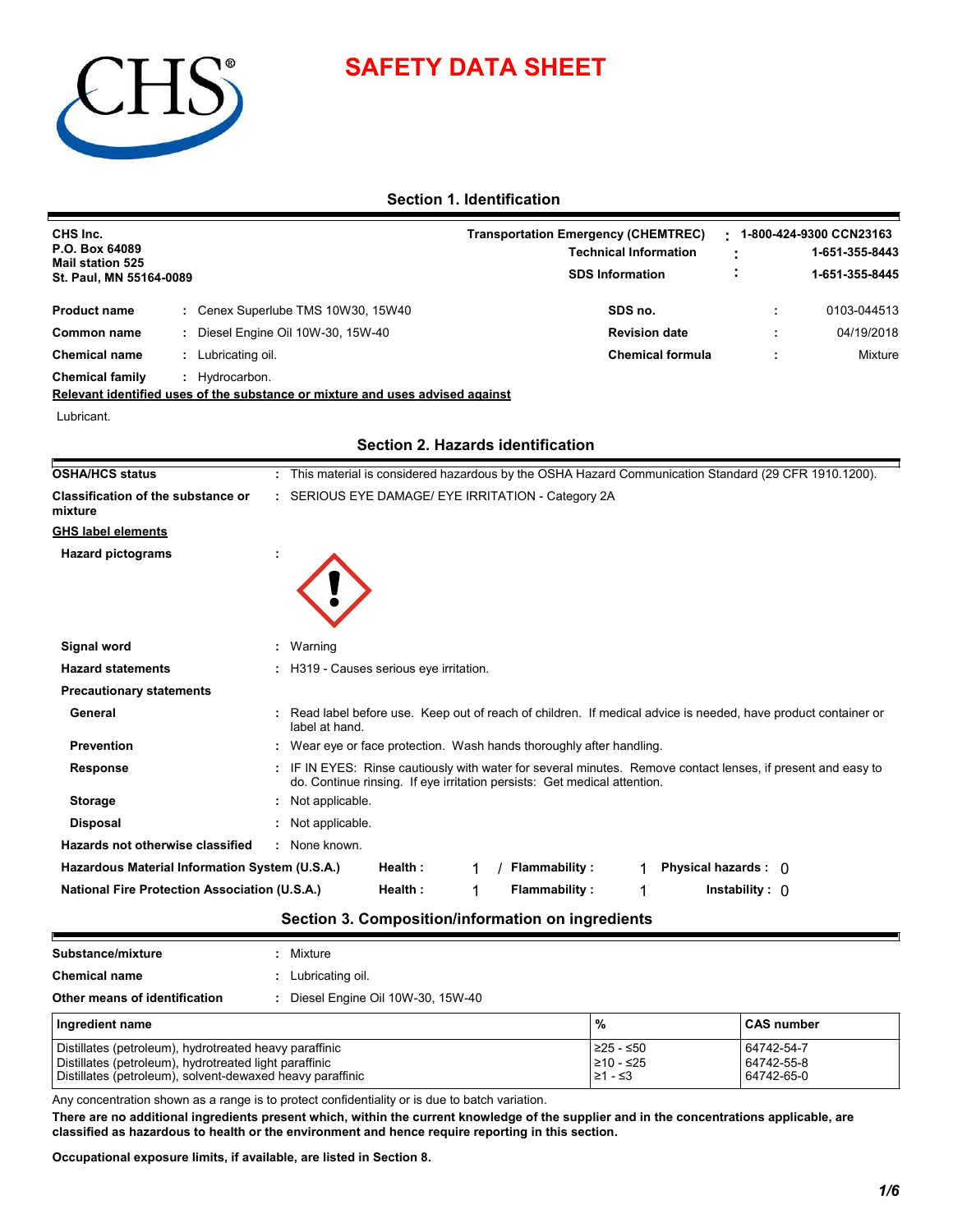# **Section 4. First aid measures**

| Description of necessary first aid measures        |                                                                                                                                                                                            |
|----------------------------------------------------|--------------------------------------------------------------------------------------------------------------------------------------------------------------------------------------------|
| Eye contact                                        | If material comes in contact with the eyes, immediately wash the eyes with large amounts of water for 15<br>minutes, occasionally lifting the lower and upper lids. Get medical attention. |
| <b>Inhalation</b>                                  | If person breathes in large amounts of material, move the exposed person to fresh air at once. If breathing has                                                                            |
|                                                    | stopped, perform artificial respiration. Keep the person warm and at rest. Get medical attention as soon as                                                                                |
| <b>Skin contact</b>                                | possible.<br>If the material comes in contact with the skin, wash the contaminated skin with soap and water promptly. If the                                                               |
|                                                    | material penetrates through clothing, remove the clothing and wash the skin with soap and water promptly. If                                                                               |
|                                                    | irritation persists after washing, get medical attention immediately.                                                                                                                      |
| Ingestion                                          | If material has been swallowed, do not induce vomiting. Get medical attention immediately.                                                                                                 |
| Most important symptoms/effects, acute and delayed |                                                                                                                                                                                            |
| <b>Potential acute health effects</b>              |                                                                                                                                                                                            |
| Eye contact                                        | : Causes serious eye irritation.                                                                                                                                                           |
| Inhalation                                         | No known significant effects or critical hazards.                                                                                                                                          |
| <b>Skin contact</b>                                | No known significant effects or critical hazards.                                                                                                                                          |
| Ingestion                                          | : No known significant effects or critical hazards.                                                                                                                                        |
| Over-exposure signs/symptoms                       |                                                                                                                                                                                            |
| Eye contact                                        | : Adverse symptoms may include the following: pain or irritation, watering, redness.                                                                                                       |
| Inhalation                                         | Adverse symptoms may include the following: respiratory tract irritation, coughing.                                                                                                        |
| <b>Skin contact</b>                                | Adverse symptoms may include the following: irritation, redness.                                                                                                                           |
| Ingestion                                          | : No known significant effects or critical hazards.                                                                                                                                        |
|                                                    | Indication of immediate medical attention and special treatment needed, if necessary                                                                                                       |
| Notes to physician                                 | : Treat symptomatically. Contact poison treatment specialist immediately if large quantities have been ingested                                                                            |
| <b>Specific treatments</b>                         | or inhaled.<br>: No specific treatment.                                                                                                                                                    |
| <b>Protection of first-aiders</b>                  | No action shall be taken involving any personal risk or without suitable training. It may be dangerous to the                                                                              |
|                                                    | person providing aid to give mouth-to-mouth resuscitation.                                                                                                                                 |
| See toxicological information (Section 11)         |                                                                                                                                                                                            |
|                                                    | <b>Section 5. Fire-fighting measures</b>                                                                                                                                                   |
|                                                    |                                                                                                                                                                                            |
| Extinguishing media                                |                                                                                                                                                                                            |

| Suitable extinguishing media                   | : Use water spray to cool fire exposed surfaces and to protect personnel. Foam, dry chemical or<br>water spray (fog) to extinguish fire.     |
|------------------------------------------------|----------------------------------------------------------------------------------------------------------------------------------------------|
| Unsuitable extinguishing media                 | : None known.                                                                                                                                |
| Specific hazards arising from the chemical     | : Toxic fumes gases or vapors may evolve on burning.                                                                                         |
| Hazardous thermal decomposition products       | No specific data.                                                                                                                            |
| Special protective actions for fire-fighters   | When fighting fires wear full turnout gear and self contained breathing apparatus. Water may<br>cause splattering. Material floats on water. |
| Special protective equipment for fire-fighters | Not applicable.                                                                                                                              |
|                                                | Section 6. Accidental release measures                                                                                                       |

### **Personal precautions, protective equipment and emergency procedures**

F

**Spill** Contain with dikes or absorbent to prevent migration to sewers/streams. Take up small spill with dry chemical **:** Keep unnecessary and unprotected personnel from entering. Avoid breathing vapor or mist. Provide adequate ventilation. Wear appropriate respirator when ventilation is inadequate. Put on appropriate personal protective equipment. **: Methods and materials for containment and cleaning up For non-emergency personnel**

absorbent; large spills may require pump or vacuum prior to absorbent. May require excavation of severely contaminated soil.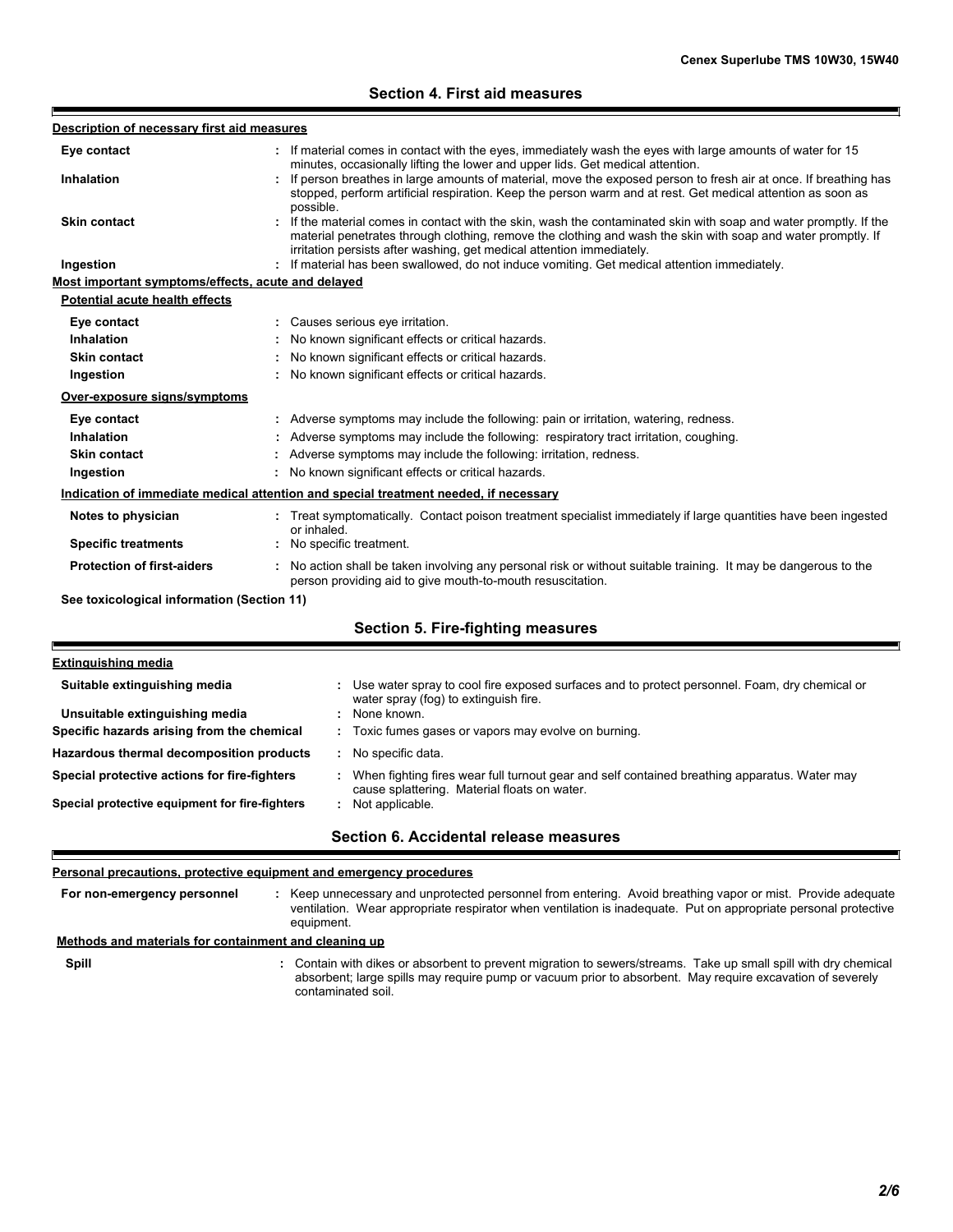#### **Advice on general occupational hygiene Conditions for safe storage, including any incompatibilities** Eating, drinking and smoking should be prohibited in areas where this material is handled, stored and **:** processed. Workers should wash hands and face before eating, drinking and smoking. Do not store above the following temperature: 113°C (235.4°F). Odorous and toxic fumes may form from the **:** decomposition of this product if stored at excessive temperatures for extended periods of time. Store in accordance with local regulations. Store in a dry, cool and well-ventilated area, away from incompatible materials (see Section 10). Use appropriate containment to avoid environmental contamination. **Protective measures Pult on appropriate personal protective equipment (see Section 8). Do not get in eyes or on skin or clothing.** Do not breathe vapor or mist. Do not ingest. Use only with adequate ventilation. Wear appropriate respirator **Precautions for safe handling**<br>**2. Put on appropriate personal protective erapy of the assures**<br>2. Do not breathe vapor or mist. Do not ing<br>2. when ventilation is inadequate.

### **Section 7. Handling and storage**

# **Section 8. Exposure controls/personal protection**

#### **Control parameters**

### **Occupational exposure limits**

| Ingredient name                                                                                                     | <b>Exposure limits</b>                                                                                                                                                                                                                                                                                                                                                                                                                                                                                                                                                                                                                                                                                  |  |  |  |  |
|---------------------------------------------------------------------------------------------------------------------|---------------------------------------------------------------------------------------------------------------------------------------------------------------------------------------------------------------------------------------------------------------------------------------------------------------------------------------------------------------------------------------------------------------------------------------------------------------------------------------------------------------------------------------------------------------------------------------------------------------------------------------------------------------------------------------------------------|--|--|--|--|
| Distillates (petroleum), hydrotreated heavy paraffinic                                                              | OSHA PEL (United States, 6/2016).<br>TWA: 5 mg/m <sup>3</sup> 8 hours.<br>ACGIH TLV (United States, 3/2017).<br>TWA: 5 mg/m <sup>3</sup> 8 hours. Form: Inhalable fraction<br>NIOSH REL (United States, 10/2016).<br>TWA: 5 mg/m <sup>3</sup> 10 hours. Form: Mist                                                                                                                                                                                                                                                                                                                                                                                                                                      |  |  |  |  |
| Distillates (petroleum), hydrotreated light paraffinic<br>Distillates (petroleum), solvent-dewaxed heavy paraffinic | STEL: 10 mg/m <sup>3</sup> 15 minutes. Form: Mist<br>OSHA PEL (United States, 6/2016).<br>TWA: 5 mg/m <sup>3</sup> 8 hours.<br>ACGIH TLV (United States, 3/2017).<br>TWA: 5 mg/m <sup>3</sup> 8 hours. Form: Inhalable fraction<br>NIOSH REL (United States, 10/2016).<br>TWA: 5 mg/m <sup>3</sup> 10 hours. Form: Mist<br>STEL: 10 mg/m <sup>3</sup> 15 minutes. Form: Mist<br>OSHA PEL (United States, 6/2016).<br>TWA: 5 mg/m <sup>3</sup> 8 hours.<br>ACGIH TLV (United States, 3/2017).<br>TWA: 5 mg/m <sup>3</sup> 8 hours. Form: Inhalable fraction<br>NIOSH REL (United States, 10/2016).<br>TWA: 5 mg/m <sup>3</sup> 10 hours. Form: Mist<br>STEL: 10 mg/m <sup>3</sup> 15 minutes. Form: Mist |  |  |  |  |
| Appropriate engineering controls                                                                                    | Use only with adequate ventilation.                                                                                                                                                                                                                                                                                                                                                                                                                                                                                                                                                                                                                                                                     |  |  |  |  |
| <b>Environmental exposure controls</b>                                                                              | Emissions from ventilation or work process equipment should be checked to ensure they comply with the<br>requirements of environmental protection legislation.                                                                                                                                                                                                                                                                                                                                                                                                                                                                                                                                          |  |  |  |  |
| Individual protection measures                                                                                      |                                                                                                                                                                                                                                                                                                                                                                                                                                                                                                                                                                                                                                                                                                         |  |  |  |  |
| <b>Hygiene measures</b>                                                                                             | : Wash hands, forearms and face thoroughly after handling chemical products, before eating, smoking and using<br>the lavatory and at the end of the working period. Ensure that eyewash stations and safety showers are close<br>to the workstation location.                                                                                                                                                                                                                                                                                                                                                                                                                                           |  |  |  |  |
| Eye/face protection                                                                                                 | Recommended: Splash goggles and a face shield, where splash hazard exists.                                                                                                                                                                                                                                                                                                                                                                                                                                                                                                                                                                                                                              |  |  |  |  |
| <b>Skin protection</b>                                                                                              |                                                                                                                                                                                                                                                                                                                                                                                                                                                                                                                                                                                                                                                                                                         |  |  |  |  |
| <b>Hand protection</b>                                                                                              | : 4 - 8 hours (breakthrough time): Nitrile gloves.                                                                                                                                                                                                                                                                                                                                                                                                                                                                                                                                                                                                                                                      |  |  |  |  |
| <b>Body protection</b>                                                                                              | Recommended: Long sleeved coveralls.                                                                                                                                                                                                                                                                                                                                                                                                                                                                                                                                                                                                                                                                    |  |  |  |  |
| Other skin protection                                                                                               | Recommended: Impervious boots.                                                                                                                                                                                                                                                                                                                                                                                                                                                                                                                                                                                                                                                                          |  |  |  |  |
| <b>Respiratory protection</b>                                                                                       | If ventilation is inadequate, use a NIOSH-certified respirator with an organic vapor cartridge and P95 particulate                                                                                                                                                                                                                                                                                                                                                                                                                                                                                                                                                                                      |  |  |  |  |

# **Section 9. Physical and chemical properties**

filter.

| <b>Appearance</b>     |                | <b>Relative density</b>      |    | $: 0.88$ to 0.89                                                   |
|-----------------------|----------------|------------------------------|----|--------------------------------------------------------------------|
| <b>Physical state</b> | Liguid.        | <b>Evaporation rate</b>      |    | $:$ <1 (Butyl acetate = 1)                                         |
| Color                 | Amber.         | <b>Solubility</b>            | ÷. | Insoluble in the following materials: cold water<br>and hot water. |
| Odor                  | Mild.          | Solubility in water          |    | : Insoluble                                                        |
| Odor threshold        | Not available. | Partition coefficient: n-    |    | : Not available.                                                   |
| pH                    | Not available. | octanol/water                |    |                                                                    |
|                       |                | Auto-ignition<br>temperature |    | : $>260^{\circ}$ C ( $>500^{\circ}$ F)                             |
|                       |                |                              |    |                                                                    |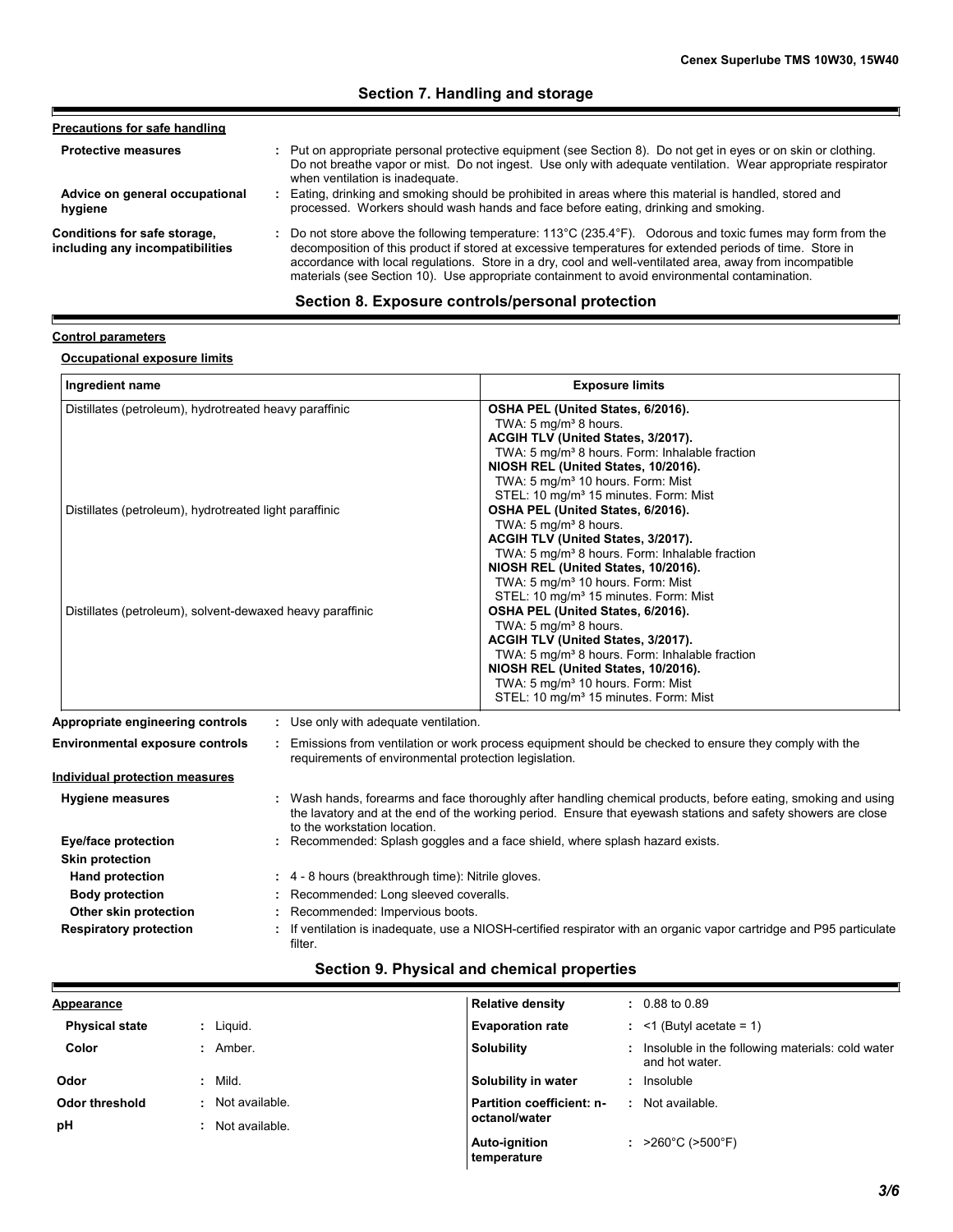| <b>Melting point</b>            | Not available.                                     |                                     |                               |
|---------------------------------|----------------------------------------------------|-------------------------------------|-------------------------------|
| <b>Boiling point</b>            | Not available.                                     | <b>Decomposition</b><br>temperature | : Not available.              |
| Flash point                     | : Closed cup: $>205^{\circ}$ C ( $>401^{\circ}$ F) | <b>SADT</b>                         | : Not available.              |
| Flammability                    | Not available.                                     | <b>Viscosity</b>                    | : Not available.              |
| Lower and upper                 | Not available.                                     | Vapor pressure                      | : <0.13 kPa (<1 mm Hg) (68°F) |
| explosive (flammable)<br>limits |                                                    | Vapor density                       | : Not available.              |

# **Section 10. Stability and reactivity**

| Reactivity                         | No specific test data related to reactivity available for this product or its ingredients.           |
|------------------------------------|------------------------------------------------------------------------------------------------------|
| <b>Chemical stability</b>          | The product is stable.                                                                               |
| Possibility of hazardous reactions | Under normal conditions of storage and use, hazardous reactions will not occur.                      |
|                                    |                                                                                                      |
| <b>Conditions to avoid</b>         | No specific data.                                                                                    |
| Incompatible materials             | Not available.                                                                                       |
| Hazardous decomposition products : | Under normal conditions of storage and use, hazardous decomposition products should not be produced. |
|                                    |                                                                                                      |

# **Section 11. Toxicological information**

### **Information on toxicological effects**

### **Acute toxicity**

E

| Product/ingredient name                            | <b>Result</b>                     | <b>Species</b> | <b>Dose</b> | <b>Exposure</b> |  |  |  |  |
|----------------------------------------------------|-----------------------------------|----------------|-------------|-----------------|--|--|--|--|
| Distillates (petroleum), solvent-                  | LD50 Dermal                       | Rabbit         | >5000 mg/kg |                 |  |  |  |  |
| dewaxed heavy paraffinic                           | LD50 Oral                         | Rat            | >5000 mg/kg |                 |  |  |  |  |
| <b>Irritation/Corrosion</b>                        |                                   |                |             |                 |  |  |  |  |
| <b>Skin</b>                                        | Not hazardous (per manufacturer). |                |             |                 |  |  |  |  |
| <b>Eyes</b>                                        | Not hazardous (per manufacturer). |                |             |                 |  |  |  |  |
| <b>Respiratory</b>                                 | Not hazardous (per manufacturer). |                |             |                 |  |  |  |  |
| <b>Sensitization</b>                               |                                   |                |             |                 |  |  |  |  |
| <b>Skin</b>                                        | Not hazardous (per manufacturer). |                |             |                 |  |  |  |  |
| Respiratory                                        | Not hazardous (per manufacturer). |                |             |                 |  |  |  |  |
| <b>Mutagenicity</b>                                |                                   |                |             |                 |  |  |  |  |
| There is no data available.                        |                                   |                |             |                 |  |  |  |  |
| Carcinogenicity                                    |                                   |                |             |                 |  |  |  |  |
| There is no data available.                        |                                   |                |             |                 |  |  |  |  |
| <b>Reproductive toxicity</b>                       |                                   |                |             |                 |  |  |  |  |
| There is no data available.                        |                                   |                |             |                 |  |  |  |  |
| <b>Teratogenicity</b>                              |                                   |                |             |                 |  |  |  |  |
| There is no data available.                        |                                   |                |             |                 |  |  |  |  |
| Specific target organ toxicity (single exposure)   |                                   |                |             |                 |  |  |  |  |
| There is no data available.                        |                                   |                |             |                 |  |  |  |  |
| Specific target organ toxicity (repeated exposure) |                                   |                |             |                 |  |  |  |  |
| There is no data available.                        |                                   |                |             |                 |  |  |  |  |
| <b>Aspiration hazard</b>                           |                                   |                |             |                 |  |  |  |  |
|                                                    |                                   |                | $\sim$      |                 |  |  |  |  |

| <b>Name</b>                                               | Result                                |
|-----------------------------------------------------------|---------------------------------------|
| Distillates (petroleum), hydrotreated heavy paraffinic    | <b>ASPIRATION HAZARD - Category 1</b> |
| Distillates (petroleum), hydrotreated light paraffinic    | ASPIRATION HAZARD - Category 1        |
| Distillates (petroleum), solvent-dewaxed heavy paraffinic | ASPIRATION HAZARD - Category 1        |

**Information on the likely routes of :** Dermal contact. Eye contact. Inhalation. Ingestion. **exposure**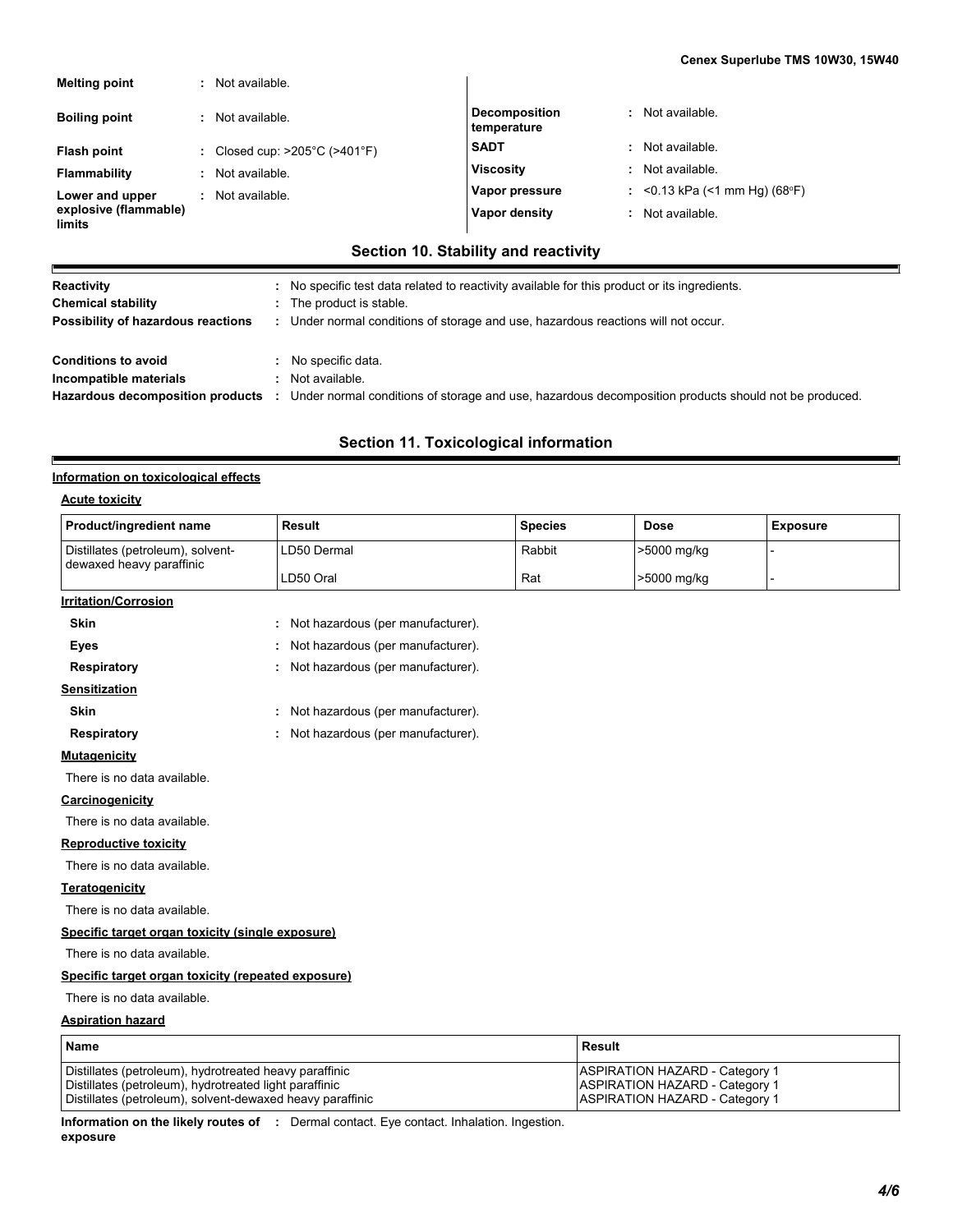h

| <b>Toxicity</b>                                                                                                                                                                                                                                     |                                                                                                                                                                                                                                                                                                 |                       |                                                                                                                         |                                                                                                         |              |                              |
|-----------------------------------------------------------------------------------------------------------------------------------------------------------------------------------------------------------------------------------------------------|-------------------------------------------------------------------------------------------------------------------------------------------------------------------------------------------------------------------------------------------------------------------------------------------------|-----------------------|-------------------------------------------------------------------------------------------------------------------------|---------------------------------------------------------------------------------------------------------|--------------|------------------------------|
| There is no data available.                                                                                                                                                                                                                         |                                                                                                                                                                                                                                                                                                 |                       |                                                                                                                         |                                                                                                         |              |                              |
| Persistence and degradability                                                                                                                                                                                                                       |                                                                                                                                                                                                                                                                                                 |                       |                                                                                                                         |                                                                                                         |              |                              |
| There is no data available.                                                                                                                                                                                                                         |                                                                                                                                                                                                                                                                                                 |                       |                                                                                                                         |                                                                                                         |              |                              |
| <b>Bioaccumulative potential</b>                                                                                                                                                                                                                    |                                                                                                                                                                                                                                                                                                 |                       |                                                                                                                         |                                                                                                         |              |                              |
| There is no data available.                                                                                                                                                                                                                         |                                                                                                                                                                                                                                                                                                 |                       |                                                                                                                         |                                                                                                         |              |                              |
| <b>Mobility in soil</b>                                                                                                                                                                                                                             |                                                                                                                                                                                                                                                                                                 |                       |                                                                                                                         |                                                                                                         |              |                              |
| Soil/water partition coefficient (Koc)                                                                                                                                                                                                              | : There is no data available.                                                                                                                                                                                                                                                                   |                       |                                                                                                                         |                                                                                                         |              |                              |
| Other adverse effects                                                                                                                                                                                                                               | : No known significant effects or critical hazards.                                                                                                                                                                                                                                             |                       |                                                                                                                         |                                                                                                         |              |                              |
|                                                                                                                                                                                                                                                     | <b>Section 13. Disposal considerations</b>                                                                                                                                                                                                                                                      |                       |                                                                                                                         |                                                                                                         |              |                              |
| <b>Disposal methods</b>                                                                                                                                                                                                                             | Disposal of this product, solutions and any by-products should comply with the requirements of environmental<br>protection and waste disposal legislation and any regional local authority requirements.                                                                                        |                       |                                                                                                                         |                                                                                                         |              |                              |
|                                                                                                                                                                                                                                                     | <b>Section 14. Transport information</b>                                                                                                                                                                                                                                                        |                       |                                                                                                                         |                                                                                                         |              |                              |
| DOT IDENTIFICATION NUMBER Not applicable.                                                                                                                                                                                                           | DOT proper shipping name                                                                                                                                                                                                                                                                        |                       |                                                                                                                         | Not applicable.                                                                                         |              |                              |
| Not applicable.<br><b>DOT Hazard Class(es)</b><br>Not applicable.<br>РG<br>DOT EMER. RESPONSE GUIDE NO. Not applicable                                                                                                                              |                                                                                                                                                                                                                                                                                                 |                       |                                                                                                                         |                                                                                                         |              |                              |
|                                                                                                                                                                                                                                                     | Section 15. Regulatory information                                                                                                                                                                                                                                                              |                       |                                                                                                                         |                                                                                                         |              |                              |
|                                                                                                                                                                                                                                                     |                                                                                                                                                                                                                                                                                                 |                       |                                                                                                                         |                                                                                                         |              |                              |
|                                                                                                                                                                                                                                                     | TSCA 8(a) PAIR: 2-Butenedioic acid (E)-, di-C8-18-alkyl esters<br>TSCA 8(a) CDR Exempt/Partial exemption: Not determined<br>United States inventory (TSCA 8b): Not determined.                                                                                                                  |                       |                                                                                                                         |                                                                                                         |              |                              |
| <b>Clean Air Act Section 602 Class I Substances</b><br><b>Clean Air Act Section 602 Class II Substances</b><br>Clean Air Act Section 112(b) Hazardous Air Pollutants (HAPs)<br><b>SARA 302/304</b><br><b>Composition/information on ingredients</b> | Clean Water Act (CWA) 307: Phosphorodithioic acid, mixed O,O-bis(sec-Bu and isooctyl) esters, zinc salts;<br>Toluene; Benzene; Antimony tris[O,O-dipropyl] tris(dithiophosphate)<br>Clean Water Act (CWA) 311: Toluene; Benzene; Ethylenediamine; Vinyl acetate<br>: Not listed<br>: Not listed | Listed                |                                                                                                                         | <b>DEA List I Chemicals (Precursor Chemicals)</b><br><b>DEA List II Chemicals (Essential Chemicals)</b> |              | : Not listed<br>: Not listed |
|                                                                                                                                                                                                                                                     |                                                                                                                                                                                                                                                                                                 |                       | SARA 302 TPQ                                                                                                            |                                                                                                         | SARA 304 RQ  |                              |
| <b>Name</b>                                                                                                                                                                                                                                         | %                                                                                                                                                                                                                                                                                               | <b>EHS</b>            | (lbs)                                                                                                                   | (gallons)                                                                                               | (Ibs)        | (gallons)                    |
| Ethylenediamine<br>Vinyl acetate                                                                                                                                                                                                                    | ≤0.1<br>≤0.001                                                                                                                                                                                                                                                                                  | Yes.<br>Yes.          | 10000<br>1000                                                                                                           | 1337.1<br>129                                                                                           | 5000<br>5000 | 668.5<br>644.8               |
| <b>SARA 304 RQ</b><br><u>SARA 311/312</u><br><b>Hazard classifications</b><br><b>Composition/information on ingredients</b>                                                                                                                         | : 71335834.8 lbs / 32386469 kg [9667344.6 gal / 36594880.2 L]<br>: SERIOUS EYE DAMAGE/ EYE IRRITATION - Category 2A                                                                                                                                                                             |                       |                                                                                                                         |                                                                                                         |              |                              |
|                                                                                                                                                                                                                                                     |                                                                                                                                                                                                                                                                                                 |                       |                                                                                                                         |                                                                                                         |              |                              |
| <b>Name</b><br>Distillates (petroleum), hydrotreated heavy paraffinic<br>Distillates (petroleum), hydrotreated light paraffinic<br>Distillates (petroleum), solvent-dewaxed heavy paraffinic                                                        |                                                                                                                                                                                                                                                                                                 | <b>Classification</b> | <b>ASPIRATION HAZARD - Category 1</b><br><b>ASPIRATION HAZARD - Category 1</b><br><b>ASPIRATION HAZARD - Category 1</b> |                                                                                                         |              |                              |
| <b>SARA 313</b>                                                                                                                                                                                                                                     | : This product (does/not) contain toxic chemicals subject to the reporting requirements of SARA Section 313 of<br>the Emergency Planning and Community Right-To-Know Act of 1986 and of 40 CFR 372.                                                                                             |                       |                                                                                                                         |                                                                                                         |              |                              |
| <b>Product name</b>                                                                                                                                                                                                                                 |                                                                                                                                                                                                                                                                                                 | <b>CAS number</b>     | $\%$                                                                                                                    |                                                                                                         |              |                              |